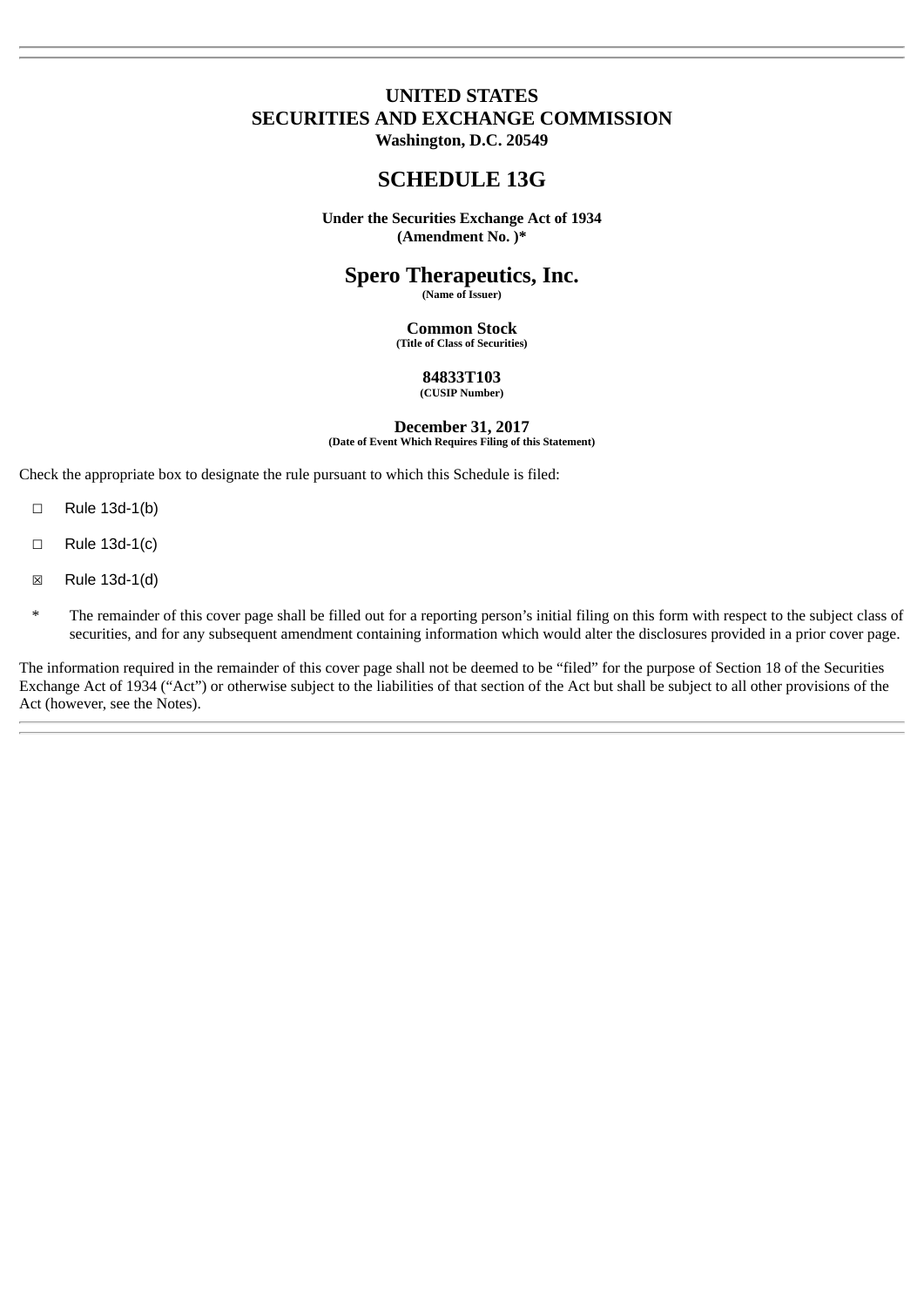|                                                      | <b>CUSIP No. 84833T103</b>                                                     |                                                  |                                                        | 13G                             |  |  |           |         |
|------------------------------------------------------|--------------------------------------------------------------------------------|--------------------------------------------------|--------------------------------------------------------|---------------------------------|--|--|-----------|---------|
| $\mathbf{1}$                                         | NAME OF REPORTING PERSONS<br>GV 2015, L.P.                                     |                                                  |                                                        |                                 |  |  |           |         |
| 2                                                    | CHECK THE APPROPRIATE BOX IF A MEMBER OF A GROUP                               |                                                  |                                                        |                                 |  |  |           |         |
|                                                      | (a)<br>$\Box$                                                                  |                                                  |                                                        |                                 |  |  |           | $(b)$ x |
| 3                                                    |                                                                                | <b>SEC USE ONLY</b>                              |                                                        |                                 |  |  |           |         |
| 4                                                    |                                                                                | CITIZENSHIP OR PLACE OF ORGANIZATION<br>Delaware |                                                        |                                 |  |  |           |         |
|                                                      |                                                                                | 5                                                | <b>SOLE VOTING POWER</b><br>$1,112,473$ <sup>(1)</sup> |                                 |  |  |           |         |
| <b>NUMBER OF SHARES</b><br><b>BENEFICIALLY OWNED</b> | BY EACH REPORTING                                                              | 6                                                | <b>SHARED VOTING POWER</b><br>See response to row 5.   |                                 |  |  |           |         |
| PERSON WITH:                                         |                                                                                | $\overline{7}$                                   | $1,112,473$ <sup>(2)</sup>                             | <b>SOLE DISPOSITIVE POWER</b>   |  |  |           |         |
|                                                      |                                                                                | 8                                                | See response to row 7.                                 | <b>SHARED DISPOSITIVE POWER</b> |  |  |           |         |
| 9                                                    | AGGREGATE AMOUNT BENEFICIALLY OWNED BY EACH REPORTING PERSON                   |                                                  |                                                        |                                 |  |  | 1,112,473 |         |
| 10                                                   | $\Box$<br>CHECK BOX IF THE AGGREGATE AMOUNT IN ROW (9) EXCLUDES CERTAIN SHARES |                                                  |                                                        |                                 |  |  |           |         |
| 11                                                   | PERCENT OF CLASS REPRESENTED BY AMOUNT IN ROW 9<br>$7.7\%$ (3)                 |                                                  |                                                        |                                 |  |  |           |         |
| 12                                                   | TYPE OF REPORTING PERSON<br>PN                                                 |                                                  |                                                        |                                 |  |  |           |         |

(2) Consists of 1,112,473 shares of the Issuer's Common Stock held directly by GV 2015, L.P. GV 2015 GP, L.L.C. (the general partner of GV 2015, L.P.), Alphabet Holdings LLC (the sole member of GV 2015 GP, L.L.C.), XXVI Holdings Inc. (the managing member of Alphabet Holdings LLC), and Alphabet Inc. (the sole stockholder of XXVI Holdings Inc.) may each be deemed to have sole power to dispose of these shares.

(3) Based on 14,369,182 shares of the Issuer's Common Stock outstanding as of November 30, 2017 as disclosed in the Issuer's Quarterly Report on Form 10- Q, as filed with the Securities and Exchange Commission on December 14, 2017.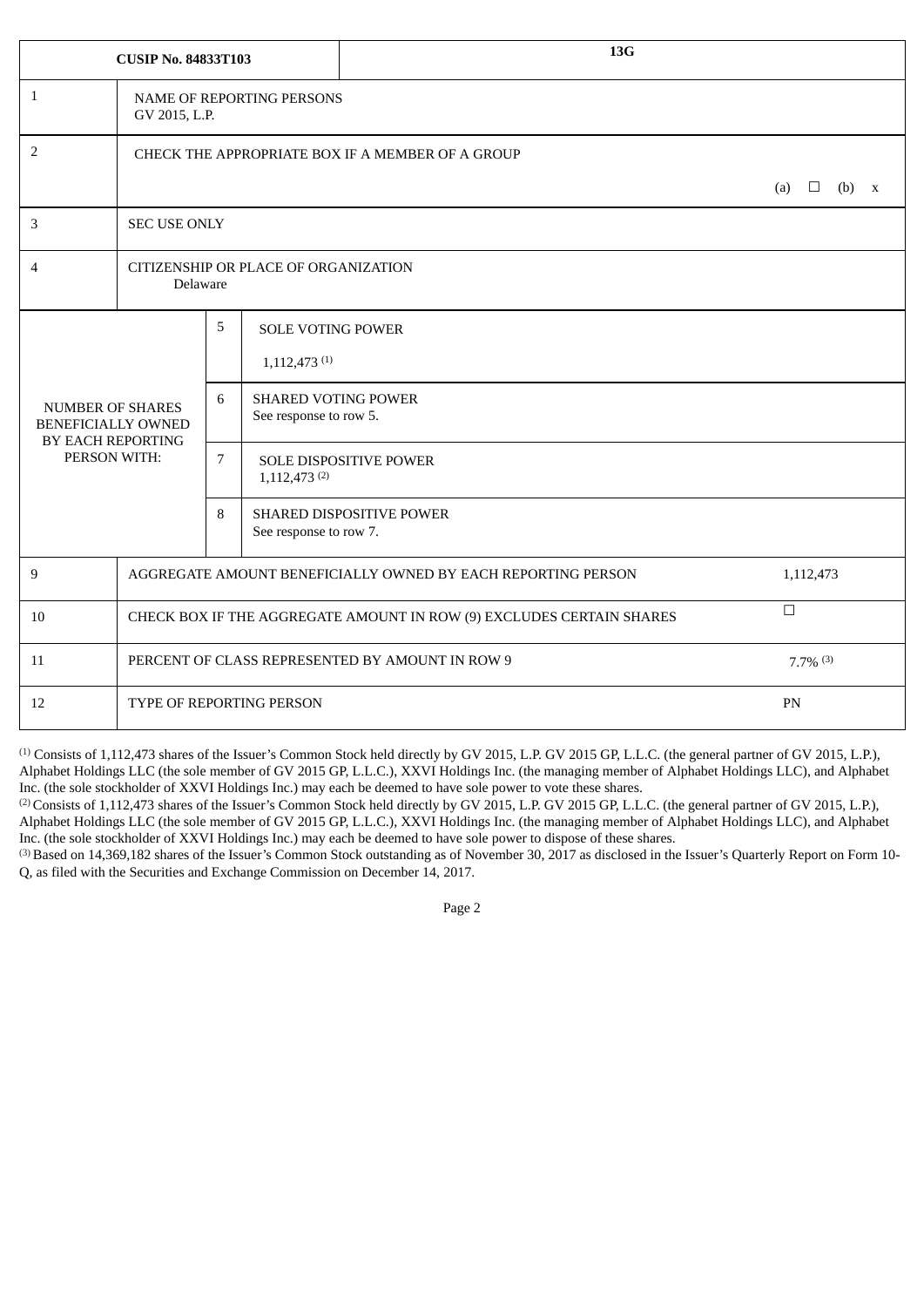|                                                      | <b>CUSIP No. 84833T103</b>                                                     |                                                                |                                                        | 13G                     |  |  |         |  |
|------------------------------------------------------|--------------------------------------------------------------------------------|----------------------------------------------------------------|--------------------------------------------------------|-------------------------|--|--|---------|--|
| $\mathbf{1}$                                         | GV 2015 GP, L.L.C.                                                             |                                                                | <b>NAME OF REPORTING PERSONS</b>                       |                         |  |  |         |  |
| 2                                                    | CHECK THE APPROPRIATE BOX IF A MEMBER OF A GROUP                               |                                                                |                                                        |                         |  |  |         |  |
|                                                      | (a)<br>$\Box$                                                                  |                                                                |                                                        |                         |  |  | $(b)$ x |  |
| 3                                                    | <b>SEC USE ONLY</b>                                                            |                                                                |                                                        |                         |  |  |         |  |
| 4                                                    | Delaware                                                                       | CITIZENSHIP OR PLACE OF ORGANIZATION                           |                                                        |                         |  |  |         |  |
|                                                      |                                                                                | 5                                                              | <b>SOLE VOTING POWER</b><br>$1,112,473$ <sup>(1)</sup> |                         |  |  |         |  |
| <b>NUMBER OF SHARES</b><br><b>BENEFICIALLY OWNED</b> |                                                                                | 6                                                              | <b>SHARED VOTING POWER</b><br>See response to row 5.   |                         |  |  |         |  |
| BY EACH REPORTING<br>PERSON WITH:                    |                                                                                | $\overline{7}$                                                 | $1,112,473$ <sup>(2)</sup>                             | SOLE DISPOSITIVE POWER. |  |  |         |  |
|                                                      |                                                                                | 8<br><b>SHARED DISPOSITIVE POWER</b><br>See response to row 7. |                                                        |                         |  |  |         |  |
| 9                                                    | AGGREGATE AMOUNT BENEFICIALLY OWNED BY EACH REPORTING PERSON<br>1,112,473      |                                                                |                                                        |                         |  |  |         |  |
| 10                                                   | $\Box$<br>CHECK BOX IF THE AGGREGATE AMOUNT IN ROW (9) EXCLUDES CERTAIN SHARES |                                                                |                                                        |                         |  |  |         |  |
| 11                                                   | PERCENT OF CLASS REPRESENTED BY AMOUNT IN ROW 9<br>$7.7\%$ <sup>(3)</sup>      |                                                                |                                                        |                         |  |  |         |  |
| 12                                                   | <b>OO</b><br><b>TYPE OF REPORTING PERSON</b>                                   |                                                                |                                                        |                         |  |  |         |  |

<sup>(2)</sup> Consists of 1,112,473 shares of the Issuer's Common Stock held directly by GV 2015, L.P. GV 2015 GP, L.L.C. (the general partner of GV 2015, L.P.), Alphabet Holdings LLC (the sole member of GV 2015 GP, L.L.C.), XXVI Holdings Inc. (the managing member of Alphabet Holdings LLC), and Alphabet Inc. (the sole stockholder of XXVI Holdings Inc.) may each be deemed to have sole power to dispose of these shares.

<sup>(3)</sup> Based on 14,369,182 shares of the Issuer's Common Stock outstanding as of November 30, 2017 as disclosed in the Issuer's Quarterly Report on Form 10-Q, as filed with the Securities and Exchange Commission on December 14, 2017.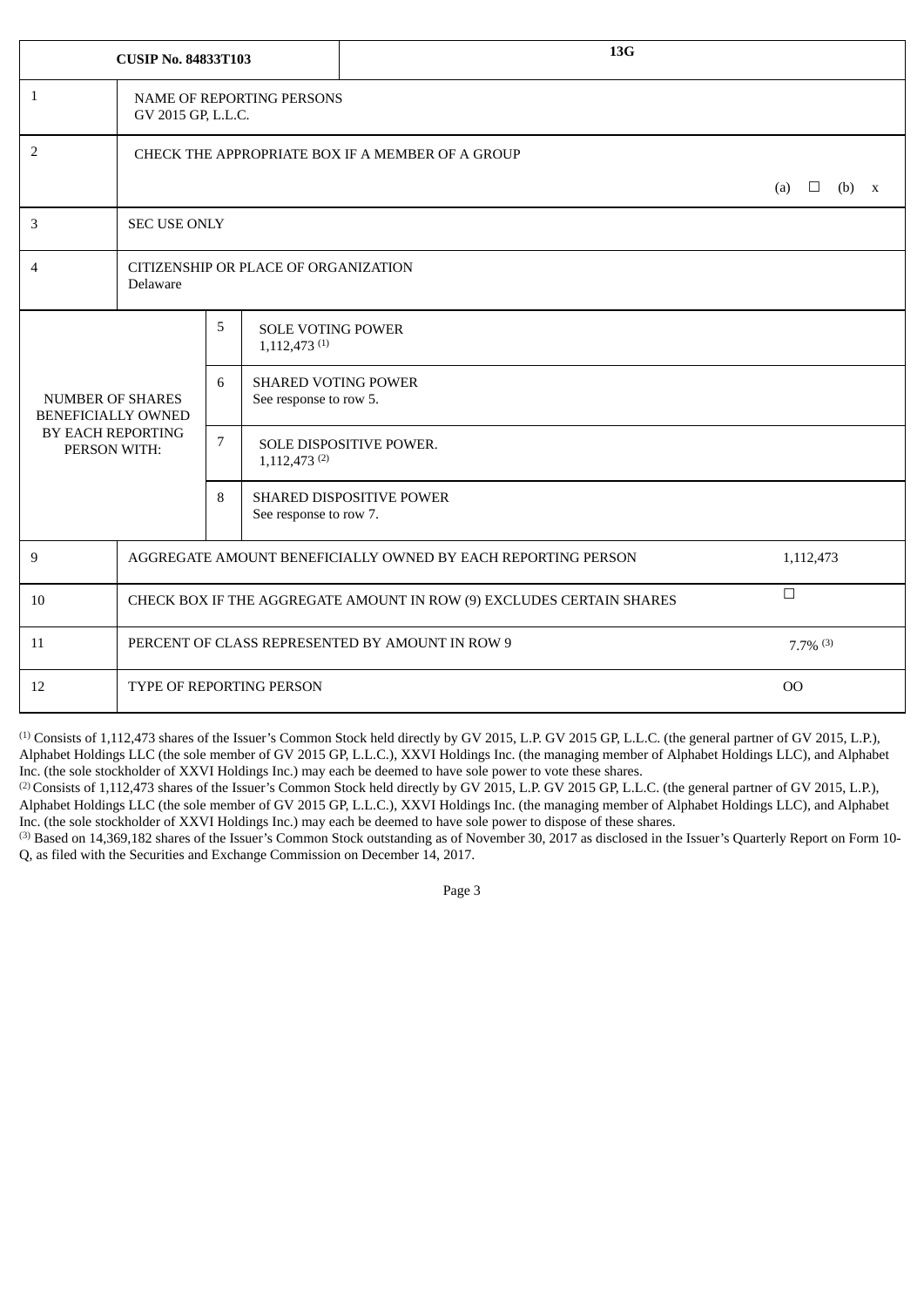|                                                      | <b>CUSIP No. 84833T103</b>                                                     |                                      |                                                        | 13G                                              |  |  |  |              |
|------------------------------------------------------|--------------------------------------------------------------------------------|--------------------------------------|--------------------------------------------------------|--------------------------------------------------|--|--|--|--------------|
| $\mathbf{1}$                                         | Alphabet Holdings LLC                                                          |                                      | <b>NAME OF REPORTING PERSONS</b>                       |                                                  |  |  |  |              |
| 2                                                    |                                                                                |                                      |                                                        | CHECK THE APPROPRIATE BOX IF A MEMBER OF A GROUP |  |  |  |              |
|                                                      | (a)                                                                            |                                      |                                                        |                                                  |  |  |  | $\mathbf{X}$ |
| 3                                                    | <b>SEC USE ONLY</b>                                                            |                                      |                                                        |                                                  |  |  |  |              |
| 4                                                    | Delaware                                                                       | CITIZENSHIP OR PLACE OF ORGANIZATION |                                                        |                                                  |  |  |  |              |
|                                                      |                                                                                | 5                                    | <b>SOLE VOTING POWER</b><br>$1,112,473$ <sup>(1)</sup> |                                                  |  |  |  |              |
| <b>NUMBER OF SHARES</b><br><b>BENEFICIALLY OWNED</b> |                                                                                | 6                                    | <b>SHARED VOTING POWER</b><br>See response to row 5.   |                                                  |  |  |  |              |
| BY EACH REPORTING<br>PERSON WITH:                    |                                                                                | $\overline{7}$                       | $1,112,473$ <sup>(2)</sup>                             | SOLE DISPOSITIVE POWER.                          |  |  |  |              |
|                                                      |                                                                                | 8                                    | See response to row 7.                                 | SHARED DISPOSITIVE POWER                         |  |  |  |              |
| 9                                                    | AGGREGATE AMOUNT BENEFICIALLY OWNED BY EACH REPORTING PERSON<br>1,112,473      |                                      |                                                        |                                                  |  |  |  |              |
| 10                                                   | $\Box$<br>CHECK BOX IF THE AGGREGATE AMOUNT IN ROW (9) EXCLUDES CERTAIN SHARES |                                      |                                                        |                                                  |  |  |  |              |
| 11                                                   | PERCENT OF CLASS REPRESENTED BY AMOUNT IN ROW 9<br>$7.7\%$ <sup>(3)</sup>      |                                      |                                                        |                                                  |  |  |  |              |
| 12                                                   | 00<br>TYPE OF REPORTING PERSON                                                 |                                      |                                                        |                                                  |  |  |  |              |

<sup>(2)</sup> Consists of 1,112,473 shares of the Issuer's Common Stock held directly by GV 2015, L.P. GV 2015 GP, L.L.C. (the general partner of GV 2015, L.P.), Alphabet Holdings LLC (the sole member of GV 2015 GP, L.L.C.), XXVI Holdings Inc. (the managing member of Alphabet Holdings LLC), and Alphabet Inc. (the sole stockholder of XXVI Holdings Inc.) may each be deemed to have sole power to dispose of these shares.

(3) Based on 14,369,182 shares of the Issuer's Common Stock outstanding as of November 30, 2017 as disclosed in the Issuer's Quarterly Report on Form 10- Q, as filed with the Securities and Exchange Commission on December 14, 2017.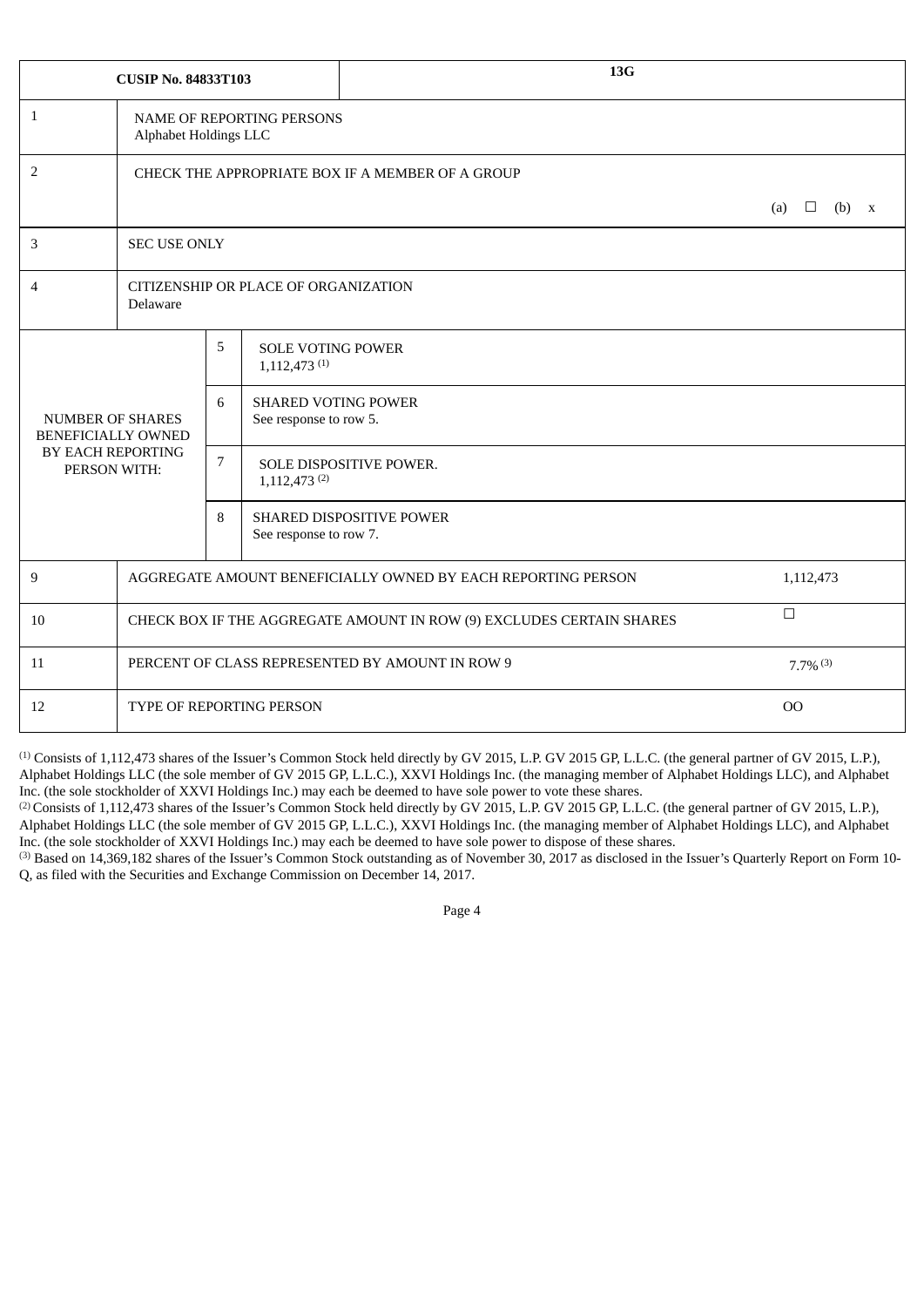|                                               | <b>CUSIP No. 84833T103</b>                                                     |                                                         |                                                        | 13G                     |  |  |  |  |
|-----------------------------------------------|--------------------------------------------------------------------------------|---------------------------------------------------------|--------------------------------------------------------|-------------------------|--|--|--|--|
| $\mathbf{1}$                                  | XXVI Holdings Inc.                                                             |                                                         | <b>NAME OF REPORTING PERSONS</b>                       |                         |  |  |  |  |
| $\overline{2}$                                | CHECK THE APPROPRIATE BOX IF A MEMBER OF A GROUP                               |                                                         |                                                        |                         |  |  |  |  |
|                                               |                                                                                | (b)<br>(a)<br>⊔<br>X                                    |                                                        |                         |  |  |  |  |
| 3                                             | <b>SEC USE ONLY</b>                                                            |                                                         |                                                        |                         |  |  |  |  |
| 4                                             | Delaware                                                                       | CITIZENSHIP OR PLACE OF ORGANIZATION                    |                                                        |                         |  |  |  |  |
|                                               |                                                                                | 5                                                       | <b>SOLE VOTING POWER</b><br>$1,112,473$ <sup>(1)</sup> |                         |  |  |  |  |
| <b>NUMBER OF SHARES</b><br>BENEFICIALLY OWNED |                                                                                | 6                                                       | <b>SHARED VOTING POWER</b><br>See response to row 5.   |                         |  |  |  |  |
| BY EACH REPORTING<br>PERSON WITH:             |                                                                                | $\overline{7}$                                          | $1,112,473$ <sup>(2)</sup>                             | SOLE DISPOSITIVE POWER. |  |  |  |  |
|                                               |                                                                                | 8<br>SHARED DISPOSITIVE POWER<br>See response to row 7. |                                                        |                         |  |  |  |  |
| 9                                             | AGGREGATE AMOUNT BENEFICIALLY OWNED BY EACH REPORTING PERSON<br>1,112,473      |                                                         |                                                        |                         |  |  |  |  |
| 10                                            | $\Box$<br>CHECK BOX IF THE AGGREGATE AMOUNT IN ROW (9) EXCLUDES CERTAIN SHARES |                                                         |                                                        |                         |  |  |  |  |
| 11                                            | PERCENT OF CLASS REPRESENTED BY AMOUNT IN ROW 9<br>$7.7\%$ <sup>(3)</sup>      |                                                         |                                                        |                         |  |  |  |  |
| 12                                            | CO<br><b>TYPE OF REPORTING PERSON</b>                                          |                                                         |                                                        |                         |  |  |  |  |

<sup>(2)</sup> Consists of 1,112,473 shares of the Issuer's Common Stock held directly by GV 2015, L.P. GV 2015 GP, L.L.C. (the general partner of GV 2015, L.P.), Alphabet Holdings LLC (the sole member of GV 2015 GP, L.L.C.), XXVI Holdings Inc. (the managing member of Alphabet Holdings LLC), and Alphabet Inc. (the sole stockholder of XXVI Holdings Inc.) may each be deemed to have sole power to dispose of these shares.

<sup>(3)</sup> Based on 14,369,182 shares of the Issuer's Common Stock outstanding as of November 30, 2017 as disclosed in the Issuer's Quarterly Report on Form 10-Q, as filed with the Securities and Exchange Commission on December 14, 2017.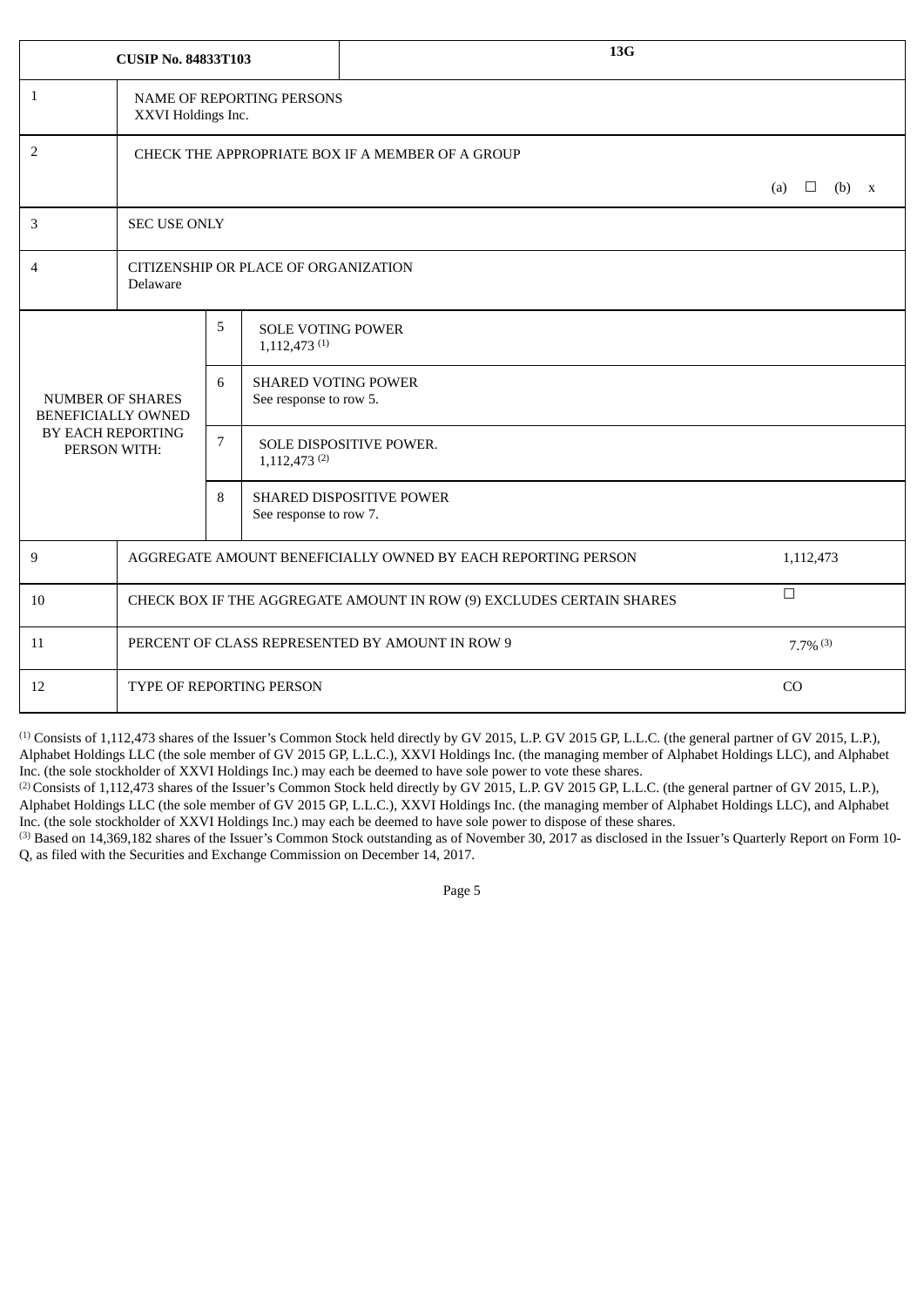|                                                      | <b>CUSIP No. 84833T103</b>                                                     |                     |                                      | 13G                        |  |  |  |  |
|------------------------------------------------------|--------------------------------------------------------------------------------|---------------------|--------------------------------------|----------------------------|--|--|--|--|
| $\mathbf{1}$                                         | Alphabet Inc.                                                                  |                     | <b>NAME OF REPORTING PERSONS</b>     |                            |  |  |  |  |
| 2                                                    | CHECK THE APPROPRIATE BOX IF A MEMBER OF A GROUP                               |                     |                                      |                            |  |  |  |  |
|                                                      | (b)<br>(a)<br>$\Box$<br>X                                                      |                     |                                      |                            |  |  |  |  |
| 3                                                    |                                                                                | <b>SEC USE ONLY</b> |                                      |                            |  |  |  |  |
| 4                                                    | Delaware                                                                       |                     | CITIZENSHIP OR PLACE OF ORGANIZATION |                            |  |  |  |  |
|                                                      |                                                                                | 5                   | $1,112,473$ <sup>(1)</sup>           | <b>SOLE VOTING POWER</b>   |  |  |  |  |
| <b>NUMBER OF SHARES</b><br><b>BENEFICIALLY OWNED</b> |                                                                                | 6                   | See response to row 5.               | <b>SHARED VOTING POWER</b> |  |  |  |  |
| BY EACH REPORTING<br>PERSON WITH:                    |                                                                                | $7\overline{ }$     | $1,112,473$ <sup>(2)</sup>           | SOLE DISPOSITIVE POWER.    |  |  |  |  |
|                                                      |                                                                                | 8                   | See response to row 7.               | SHARED DISPOSITIVE POWER   |  |  |  |  |
| 9                                                    | AGGREGATE AMOUNT BENEFICIALLY OWNED BY EACH REPORTING PERSON<br>1,112,473      |                     |                                      |                            |  |  |  |  |
| 10                                                   | $\Box$<br>CHECK BOX IF THE AGGREGATE AMOUNT IN ROW (9) EXCLUDES CERTAIN SHARES |                     |                                      |                            |  |  |  |  |
| 11                                                   | PERCENT OF CLASS REPRESENTED BY AMOUNT IN ROW 9<br>$7.7\%$ <sup>(3)</sup>      |                     |                                      |                            |  |  |  |  |
| 12                                                   | CO<br>TYPE OF REPORTING PERSON                                                 |                     |                                      |                            |  |  |  |  |

<sup>(2)</sup> Consists of 1,112,473 shares of the Issuer's Common Stock held directly by GV 2015, L.P. GV 2015 GP, L.L.C. (the general partner of GV 2015, L.P.), Alphabet Holdings LLC (the sole member of GV 2015 GP, L.L.C.), XXVI Holdings Inc. (the managing member of Alphabet Holdings LLC), and Alphabet Inc. (the sole stockholder of XXVI Holdings Inc.) may each be deemed to have sole power to dispose of these shares.

<sup>(3)</sup> Based on 14,369,182 shares of the Issuer's Common Stock outstanding as of November 30, 2017 as disclosed in the Issuer's Quarterly Report on Form 10-Q, as filed with the Securities and Exchange Commission on December 14, 2017.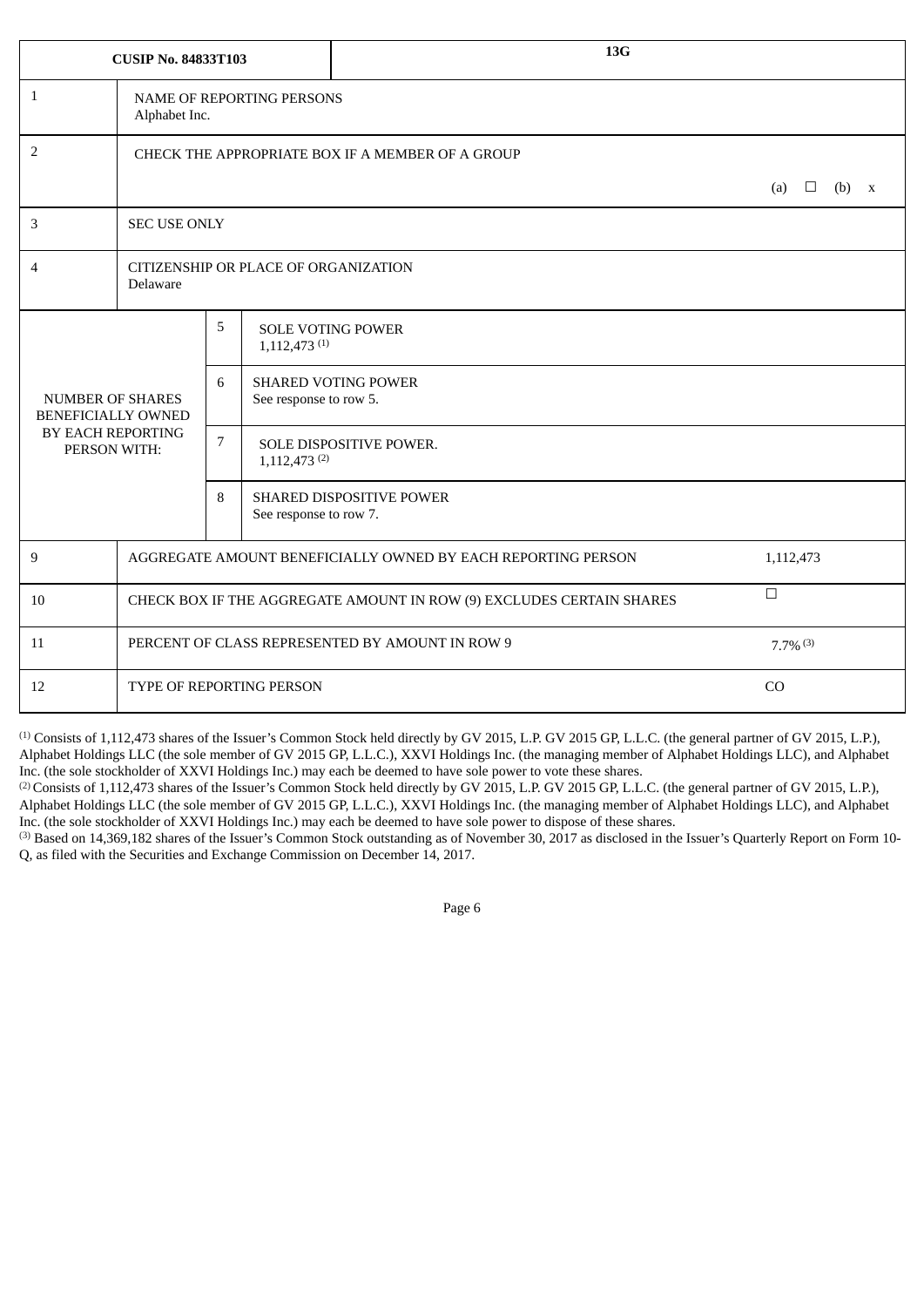| ITEM $1(A)$ .   | <b>NAME OF ISSUER:</b>                                                                                                                                                                                                                                                                                                        |
|-----------------|-------------------------------------------------------------------------------------------------------------------------------------------------------------------------------------------------------------------------------------------------------------------------------------------------------------------------------|
|                 | Spero Therapeutics, Inc.                                                                                                                                                                                                                                                                                                      |
| ITEM $1(B)$ .   | ADDRESS OF ISSUER'S PRINCIPAL EXECUTIVE OFFICES:                                                                                                                                                                                                                                                                              |
|                 | 675 Massachusetts Avenue, 14th Floor                                                                                                                                                                                                                                                                                          |
|                 | Cambridge, Massachusetts 02139                                                                                                                                                                                                                                                                                                |
| ITEM $2(A)$ .   | <b>NAME OF PERSONS FILING:</b>                                                                                                                                                                                                                                                                                                |
|                 | This statement is filed by the following individuals, collectively referred to as the "Reporting Persons":                                                                                                                                                                                                                    |
|                 | GV 2015, L.P., a Delaware limited partnership (the "Fund")<br>$\bullet$                                                                                                                                                                                                                                                       |
|                 | GV 2015 GP, L.L.C., a Delaware limited liability company (the "General Partner")<br>٠                                                                                                                                                                                                                                         |
|                 | Alphabet Holdings LLC, a Delaware limited liability company ("Alphabet Holdings")<br>٠                                                                                                                                                                                                                                        |
|                 | XXVI Holdings Inc., a Delaware corporation ("XXVI Holdings"), and<br>٠                                                                                                                                                                                                                                                        |
|                 | Alphabet Inc., a Delaware corporation ("Alphabet")<br>٠                                                                                                                                                                                                                                                                       |
|                 | Each of the General Partner, Alphabet Holdings (the sole member of the General Partner), XXVI Holdings (the managing member of<br>Alphabet Holdings), and Alphabet (the sole stockholder of XXVI Holdings) may be deemed to have sole power to vote or sole power<br>to dispose of the securities owned directly by the Fund. |
| ITEM $2(B)$ .   | ADDRESS OF PRINCIPAL BUSINESS OFFICE, OR, IF NONE, RESIDENCE:                                                                                                                                                                                                                                                                 |
|                 | The address of the principal business office for each of the Reporting Persons is:                                                                                                                                                                                                                                            |
|                 | 1600 Amphitheatre Parkway<br>Mountain View, CA 94043                                                                                                                                                                                                                                                                          |
| ITEM $2(C)$     | CITIZENSHIP:                                                                                                                                                                                                                                                                                                                  |
|                 | GV 2015, L.P. is a Delaware limited partnership, GV 2015 GP, L.L.C. is a Delaware limited liability company, Alphabet Holdings<br>LLC is a Delaware limited liability company, XXVI Holdings Inc. is a Delaware corporation, and Alphabet Inc. is a Delaware<br>corporation.                                                  |
| ITEM $2(D)/(E)$ | TITLE OF CLASS OF SECURITIES AND CUSIP NUMBER:                                                                                                                                                                                                                                                                                |
|                 | Common Stock<br>CUSIP #84833T103                                                                                                                                                                                                                                                                                              |

ITEM 3. Not Applicable.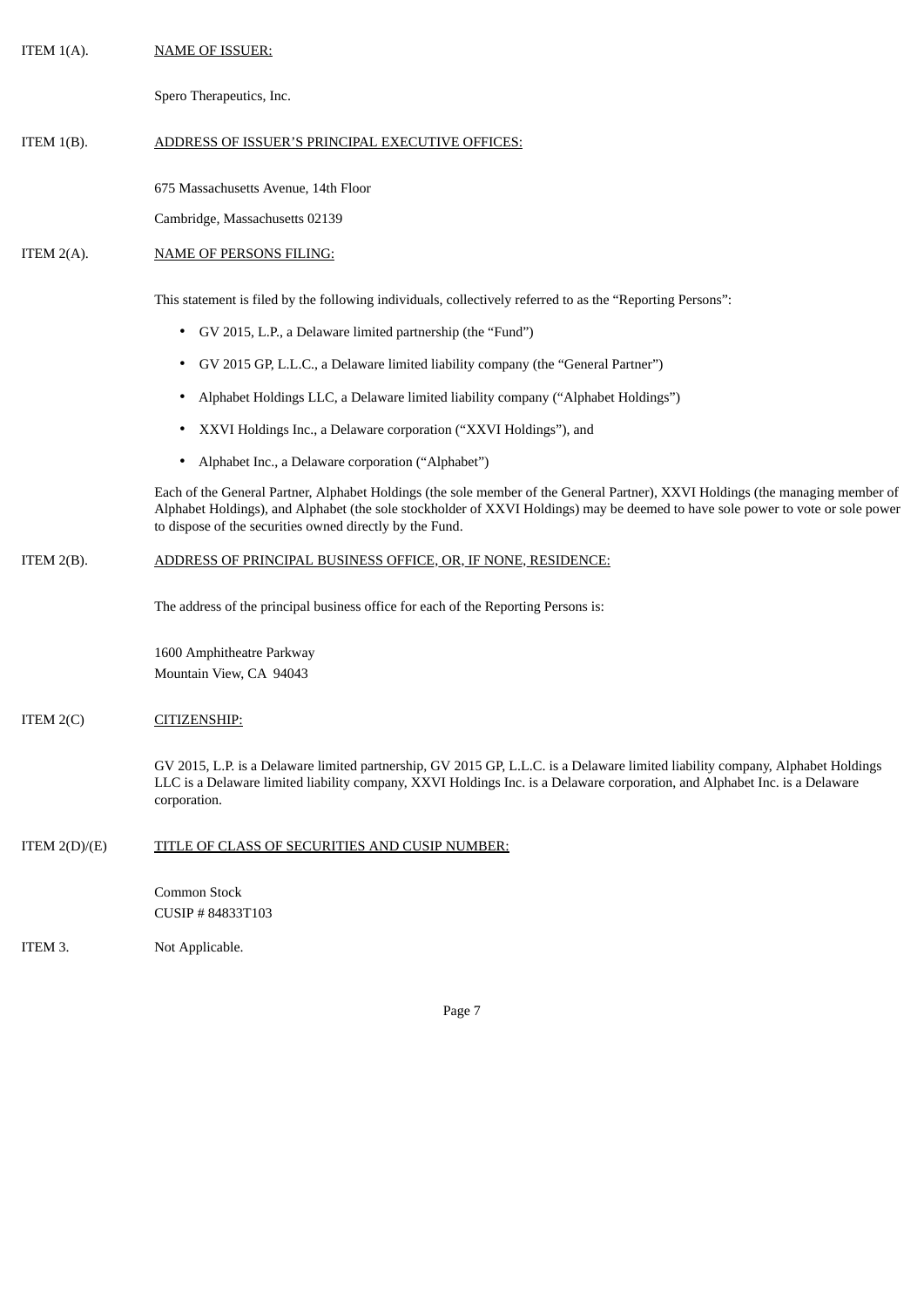Provide the following information regarding the aggregate number and percentage of the class of securities of the issuer identified in Item 1.

- (a) Amount beneficially owned:
- See Row 9 of cover page for each Reporting Person.
- (b) Percent of Class:
- See Row 11 of cover page for each Reporting Person.
- (c) Number of shares as to which such person has:
	- (i) Sole power to vote or to direct the vote:
		- See Row 5 of cover page for each Reporting Person.
		- (ii) Shared power to vote or to direct the vote:
		- See Row 6 of cover page for each Reporting Person.
		- (iii) Sole power to dispose or to direct the disposition of:
		- See Row 7 of cover page for each Reporting Person.
		- (iv) Shared power to dispose or to direct the disposition of:
		- See Row 8 of cover page for each Reporting Person.

## ITEM 5. OWNERSHIP OF FIVE PERCENT OR LESS OF A CLASS:

Not Applicable.

## ITEM 6. OWNERSHIP OF MORE THAN FIVE PERCENT ON BEHALF OF ANOTHER PERSON:

Under certain circumstances set forth in the limited partnership agreement of GV 2015, L.P. and the limited liability company agreement of GV 2015 GP, L.L.C., the general and limited partners or members, as the case may be, of each of such entities may be deemed to have the right to receive dividends from, or the proceeds from, the sale of shares of the issuer owned by each such entity of which they are a general partner, limited partner, or member.

## ITEM 7. IDENTIFICATION AND CLASSIFICATION OF THE SUBSIDIARY WHICH ACQUIRED THE SECURITY BEING REPORTED ON BY THE PARENT HOLDING COMPANY:

Not Applicable.

ITEM 8. IDENTIFICATION AND CLASSIFICATION OF MEMBERS OF THE GROUP:

Not Applicable.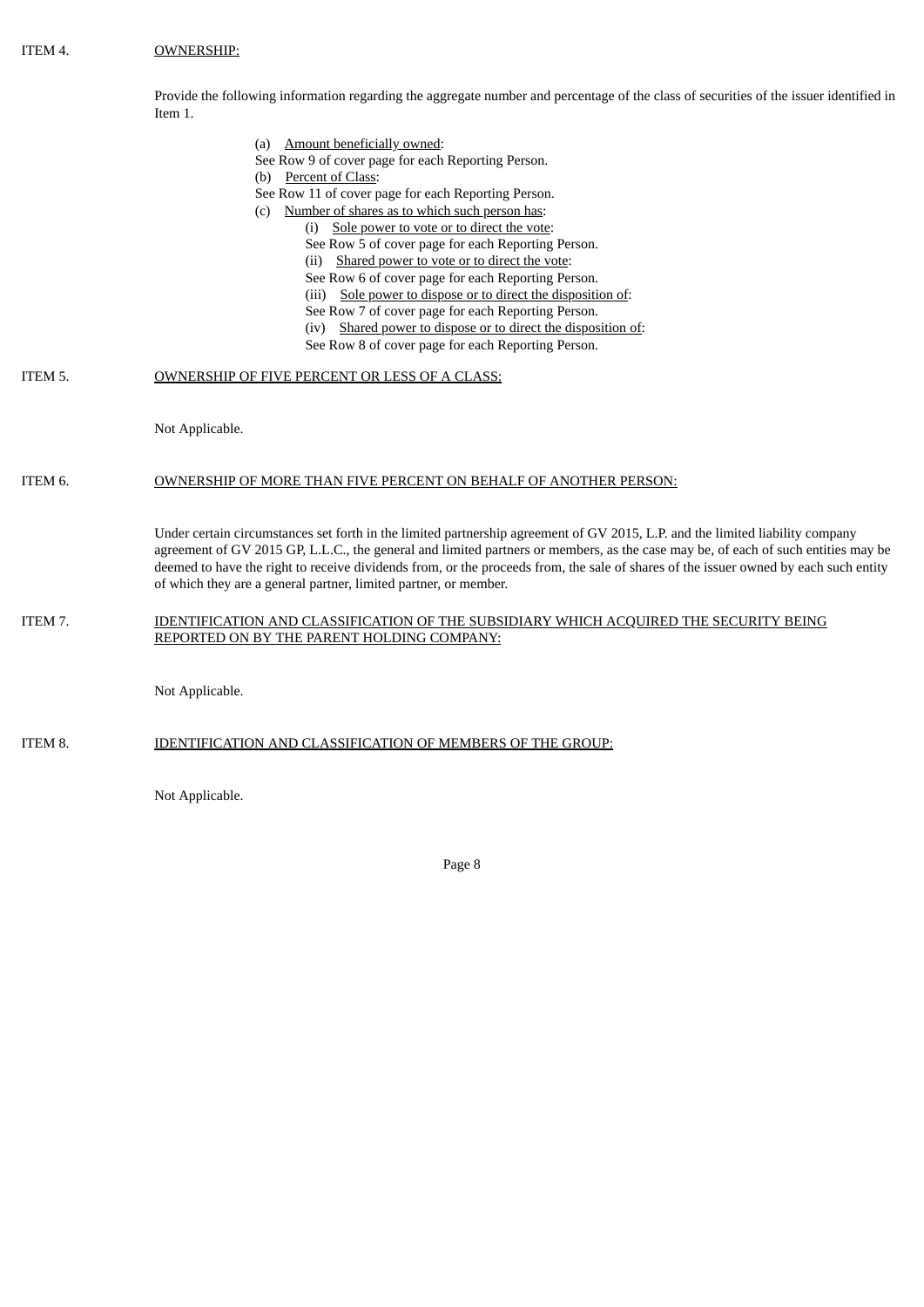ITEM 9. NOTICE OF DISSOLUTION OF GROUP:

Not Applicable.

# ITEM 10. CERTIFICATION:

Not Applicable.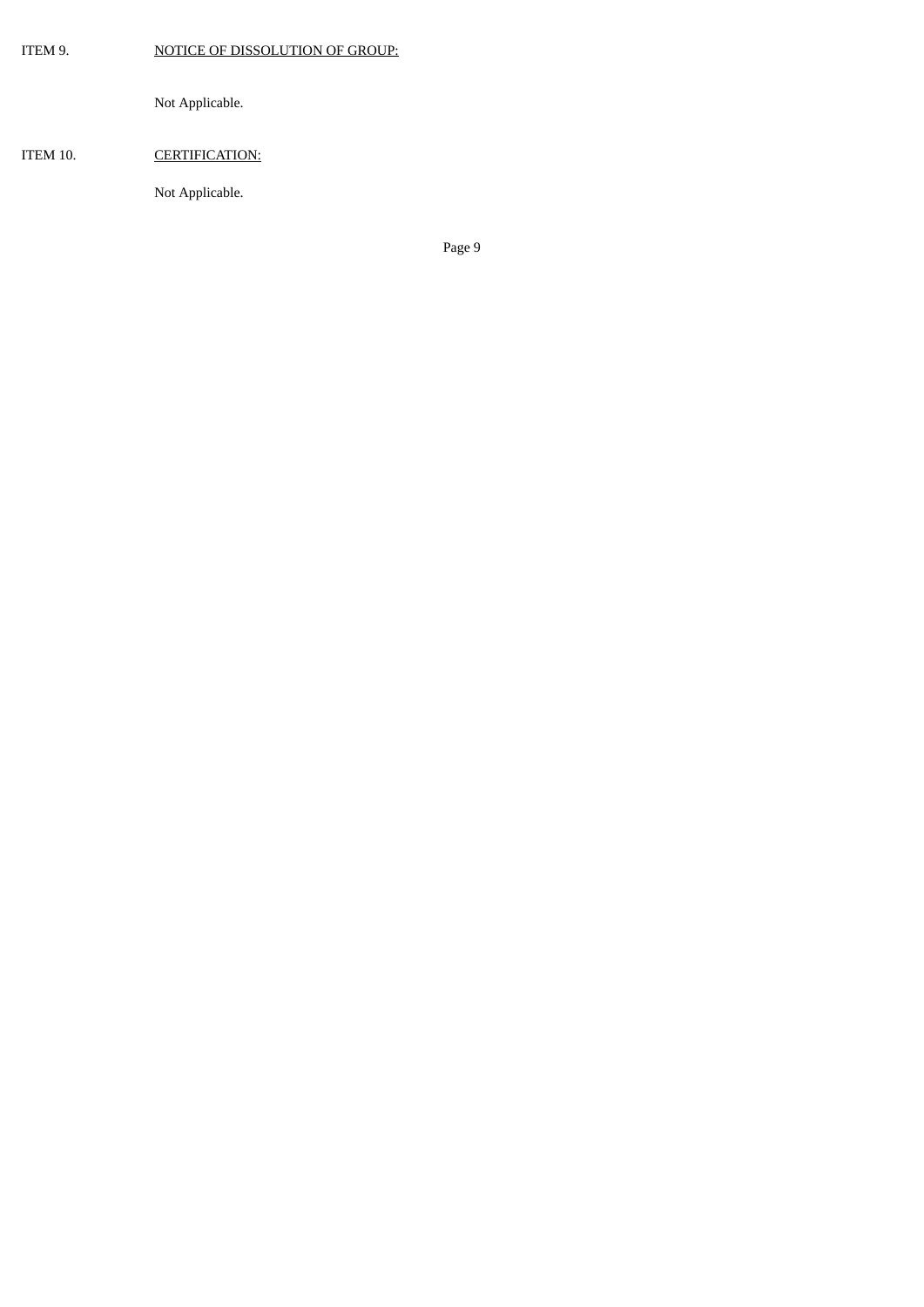## **SIGNATURES**

After reasonable inquiry and to the best of my knowledge and belief, I certify that the information set forth in this statement is true, complete and correct.

Date: February 13, 2018

**GV 2015, L.P.** By: GV 2015 GP, L.L.C., its General Partner

By: /s/ Daphne M. Chang Name: Daphne M. Chang Title: Authorized Signatory

### **GV 2015 GP, L.L.C.**

By: /s/ Daphne M. Chang Name: Daphne M. Chang Title: Authorized Signatory

# **Alphabet Holdings LLC**

By: /s/ Kathryn W. Hall Name: Kathryn W. Hall Title: Assistant Secretary

### **XXVI Holdings Inc.**

By: /s/ Kathryn W. Hall Name: Kathryn W. Hall Title: Assistant Secretary

# **Alphabet Inc.**

By: /s/ Kent Walker Name: Kent Walker Title: Assistant Secretary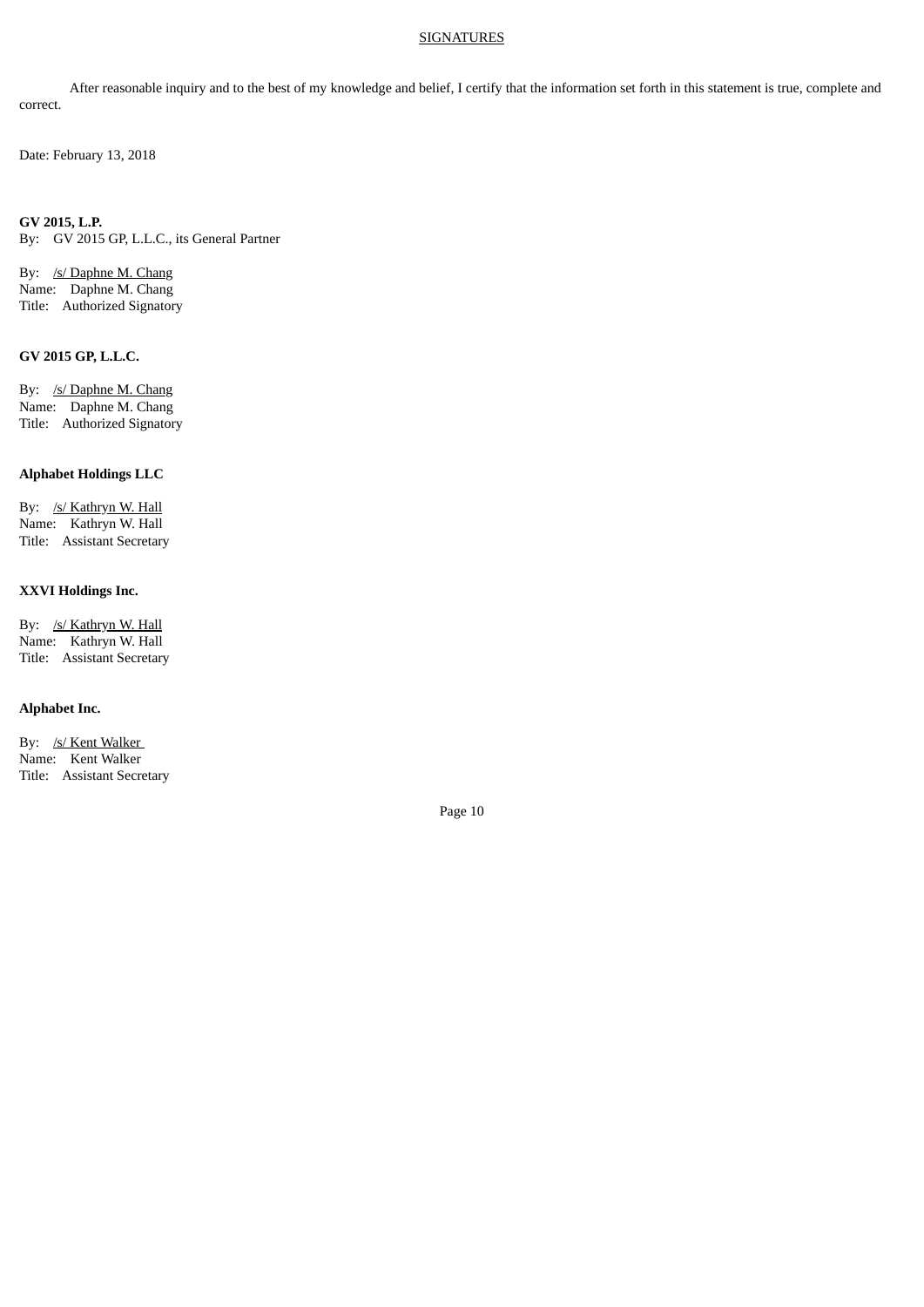Exhibit

Exhibit A: Agreement of Joint Filing [12](#page-11-0)